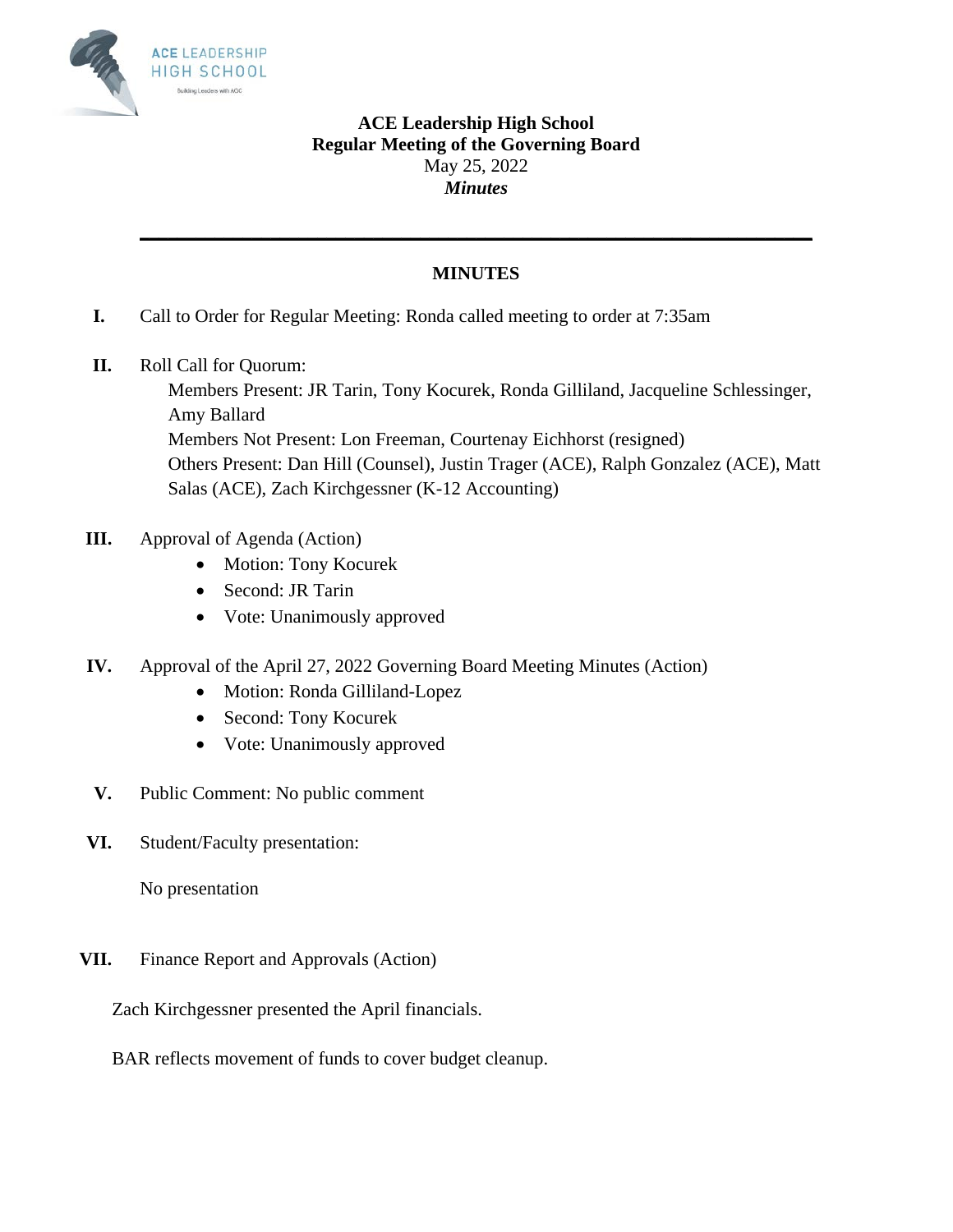Zach noted that blank cells on check listing report reflects an electronic transaction, therefore no check number. Longer numbers reflect p-card purchases.

Justin shared Lon's input that review was done and taxes were paid timely.

Zach shared that we will be purging some old checks (old check numbers) in order to maximize clarity of reporting.

- Vote to approve April, 2022 Voucher Disbursements, Bank Reconciliation and Financial Reports
	- Motion: Amy Ballard
	- Second: JR Tarin
	- Vote: Unanimously approved

| <b>BARs</b> |                  |                         |             |        |
|-------------|------------------|-------------------------|-------------|--------|
|             | BAR <sup>#</sup> | <b>Fund Description</b> | Reason/Type | Amount |
|             | 2122-0032-M      | 11000-Operational       | Maintenance | \$0    |

- a. Vote to approve BARs
	- Motion: Amy Ballard
	- Second: Tony Kocurek
	- Vote: Unanimously approved
- P-card Approval for April, 2022
	- Motion: JR Tarin
	- Second: Ronda Gilliland-Lopez
	- Vote: Unanimously approved

## **VIII.** Board Reports

- Chair and Executive Committee
	- o Foundation updates

Justin and Ronda met with Sean Calvert and Angie Lerner. Angie is committed to being Foundation Chair. Two other current members will stay on Board, Sean Calvert and one other member would like to resign.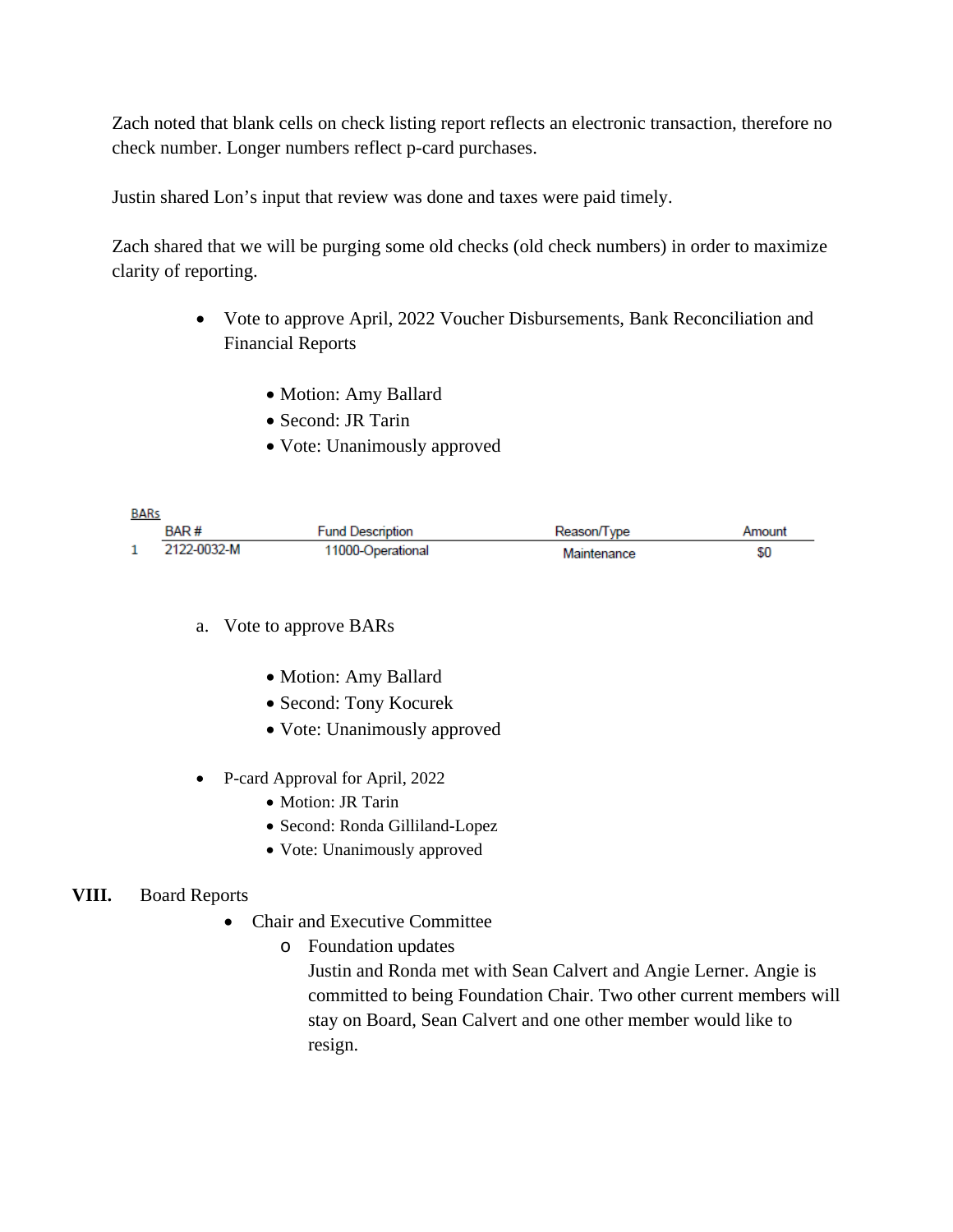

Justin said that we need at least three members. It would be ideal to have someone with real estate experience since the Foundation's main job is to finance the building and associated projects. They will have a follow-up meeting tomorrow. Documents have been located. Mortgage due in 2024 according to Sean, this needs to be addressed. Refinance likely.

- $\circ$  Board training hours due by June 15<sup>th</sup> in order to meet deadline.
- Audit Committee Audit Committee will meet next month.
- Other Committees

Will move forward with interviewing new member to join Board. Board members can meet with her.

Jeff Steel, Ironworkers Union, name put forward to replace Courtenay on the Board. Ronda will set up a meeting with him. Justin had another name as well, Alan Brauer, interested in ACE Board.

- **IX.** Co-Director's Report
	- School Talking Points (see handout shared with Board)

Justin shared this with the Board. Meant to be a helpful tool for communication in the community regarding ACE goals, mission, etc. in Board role as school ambassadors. Developed with support of professional communications company. 2-pager developed from longer document. New website will be developed.

How does this get incorporated into New Mexico Vistas website? Is this being used?

 $\bullet$  2<sup>nd</sup> Tier Policy Review Update

Justin and Dan met to review the audit, there will be a number of updated policies next month. We have a lot to address. Top priority (for review this summer): Board Procedure for Adopting New Policies, Update to Grievance and Complaint Policy, update to employee manual, Lottery policy

• Site Visit Update

Justin met with Joseph Escobedo and team, final updates will be shared next month.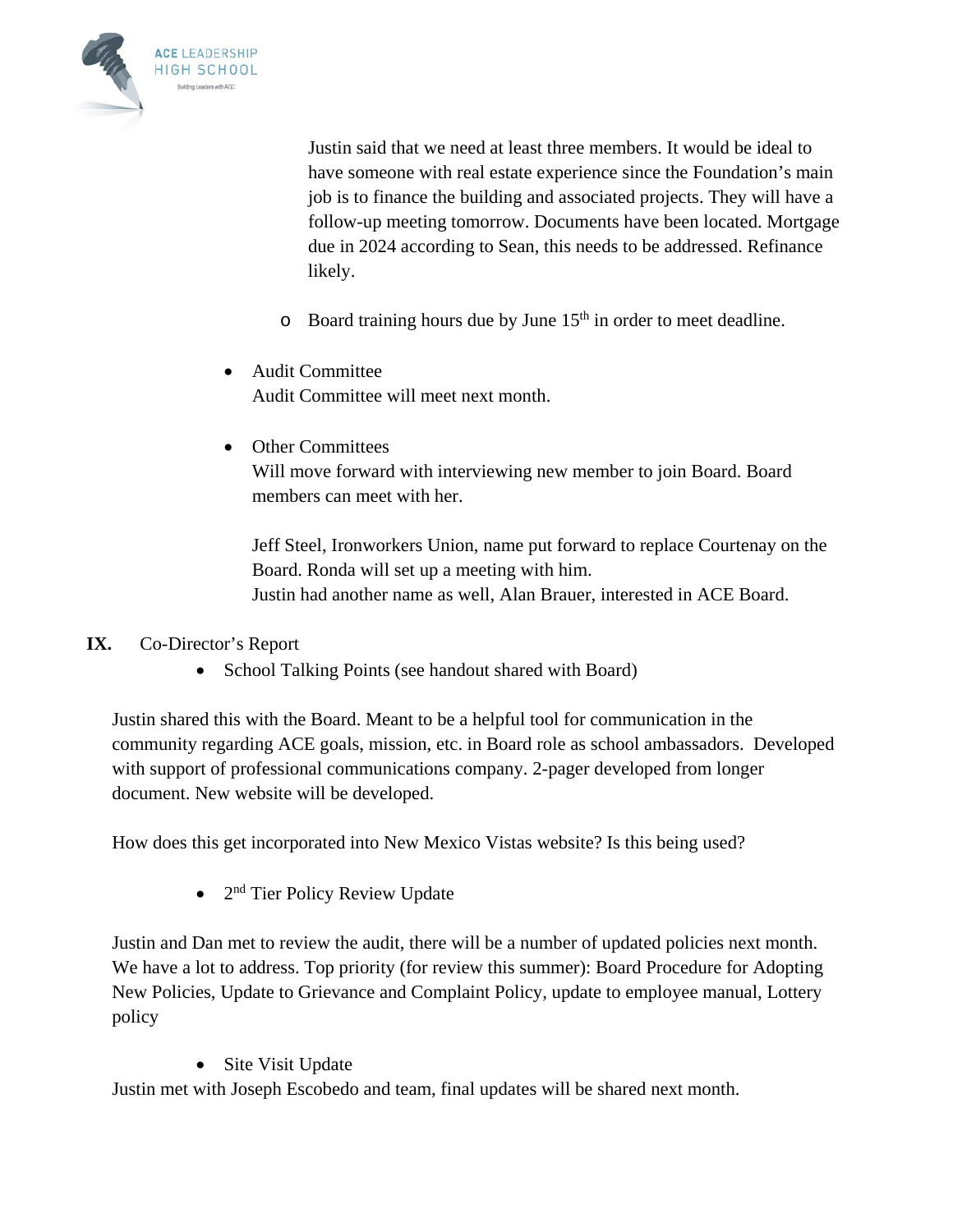New Hires: Community Coordinator, Special Ed teacher and near hiring new Reading Interventionist.

Matt Salas reported that they held an Open House at the beginning of May attended by over 70 people, distributed registration packets. Currently 42 students in registration process. This is a good number for this point in the year. Matt and team did a lot of outreach of different types including school visits and presentations. Conducting 7-8 tours per week.

Ralph Gonzalez reported a couple of COVID cases in the last week. School is fully prepared to deal with this. Facilities plans have had to evolve somewhat to deal with very high metal costs related to construction. The new vans are working out very well. Pantry also working well. Prom went well, students had a great time. Welding extended learning program wrapped up last night. This went very well.

Testing data will likely be able to be shared around the time of the Board retreat. Justin was on the team that replaced the PARC with the SAT, he has concerns about this. Short cycle testing data could be shared in the future.

- **X.** Items for Board Discussion and Action No items this month.
- **XI.** Items for future agenda
	- APS Framework presentation
	- Short cycle testing data (July)
- **XII.** Next Regular Meeting, Wednesday, June 22, 2022 7:30am
- **XIII.** Adjournment:
	- Motion: Tony Kocurek
	- Second: Ronda Gilliland-Lopez
	- Vote: unanimously approved

Meeting adjourned at 8:34am